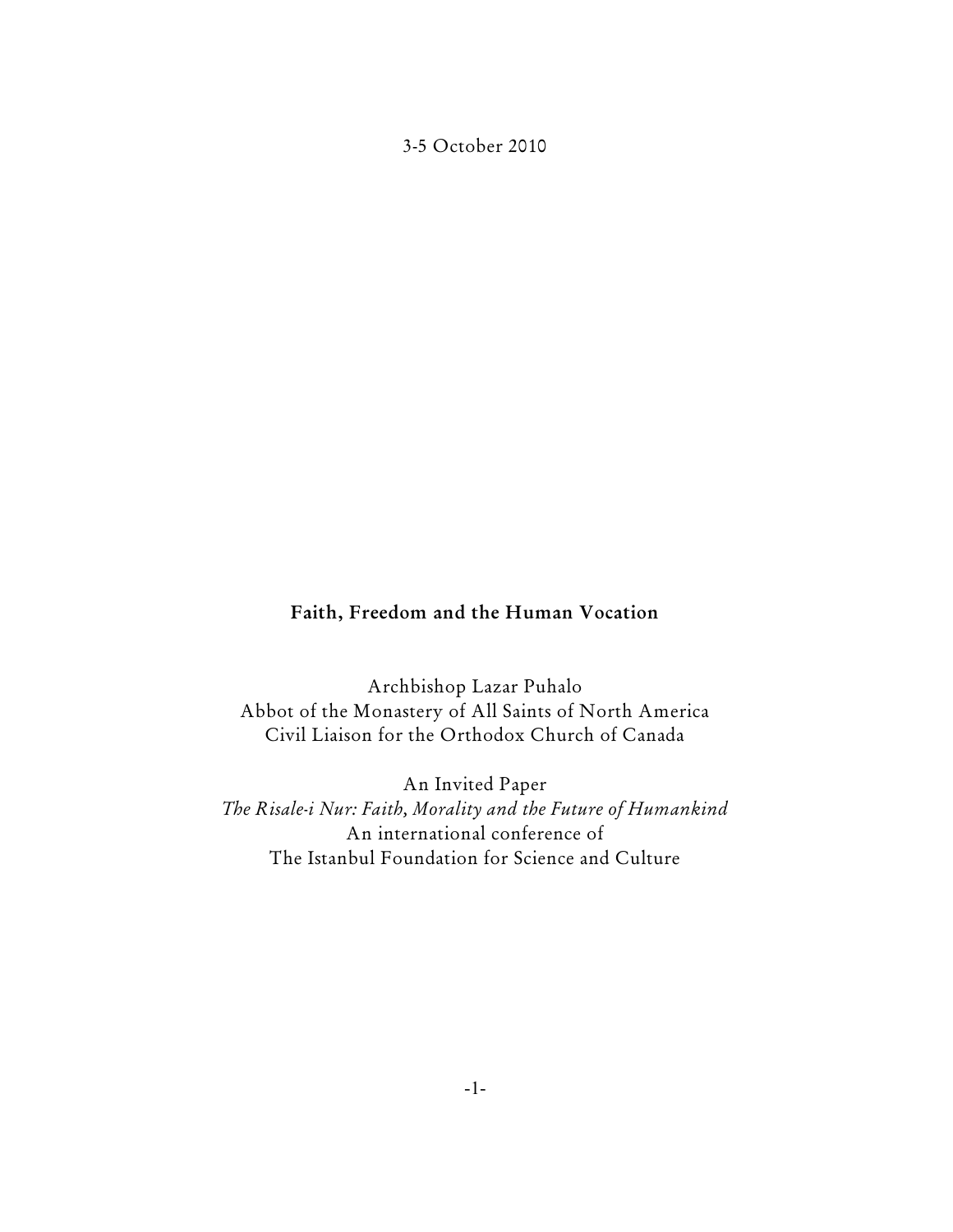# **I THE LAMP OF BELIEF (The illumination of the soul)**

For those of us non-Moslems who have recently been introduced to Sa'id Nursi, his writings are enlightening. The more I read of his thought, the more attracted to him I become. His views and concepts should especially resonate with Orthodox Christians whose formation is rooted in the spiritual milieu of the near and Middle East.

Had I been able personally to dialogue with Nursi, I should want to have begun with a discussion of "relationships as the manifestation of belief and faith." When we in the Orthodox Christian community speak of "energies," this is precisely what we are referring to, so let me begin with a few words about energy as relationship. In both physics and Orthodox theology, this is the essential meaning of "energy." "Energy" is the manner in which our inner person relates to God and to other human beings. The uncreated energy of God is the manner in which He establishes His relationship with us. We call this uncreated energy of God "grace." The energy with which we establish our relationship with God, we refer to as "faith." Faith is a higher fruit of "belief," for belief opens our hearts toward God so that we can receive the illumination of faith by means of grace. Our energies form the mode in which we relate to other human beings, and this relationship is truly appropriate only when we have a vital relationship with God.

In the Signs of the Miraculous<sup>1</sup>, if I understand Nursi correctly, he tells us that belief in God shines a light into our minds that allows us to seek a reconciliation with our own conscience. Belief is ultimately a gift to those who seek it. Once established in us, belief which has opened for us the possibility of a relationship with God – provides us with consolation in the face of adversity, and the strength to endure even in the midst of suffering.

In the Orthodox context, we would refer to this light or lamp of consolation in belief as "the Holy Spirit." Though we express this gift in different forms, the end result, the "relationship" is the same. Here, then, we begin to see the fount of loving dialogue. Nursi would lead our souls to the green pastures that are ever verdant even when the world around us is perishing from spiritual drought and desiccation. This is a quest which is mutual for both Orthodoxy and Islam.

1

**<sup>.</sup>** V3, p.50.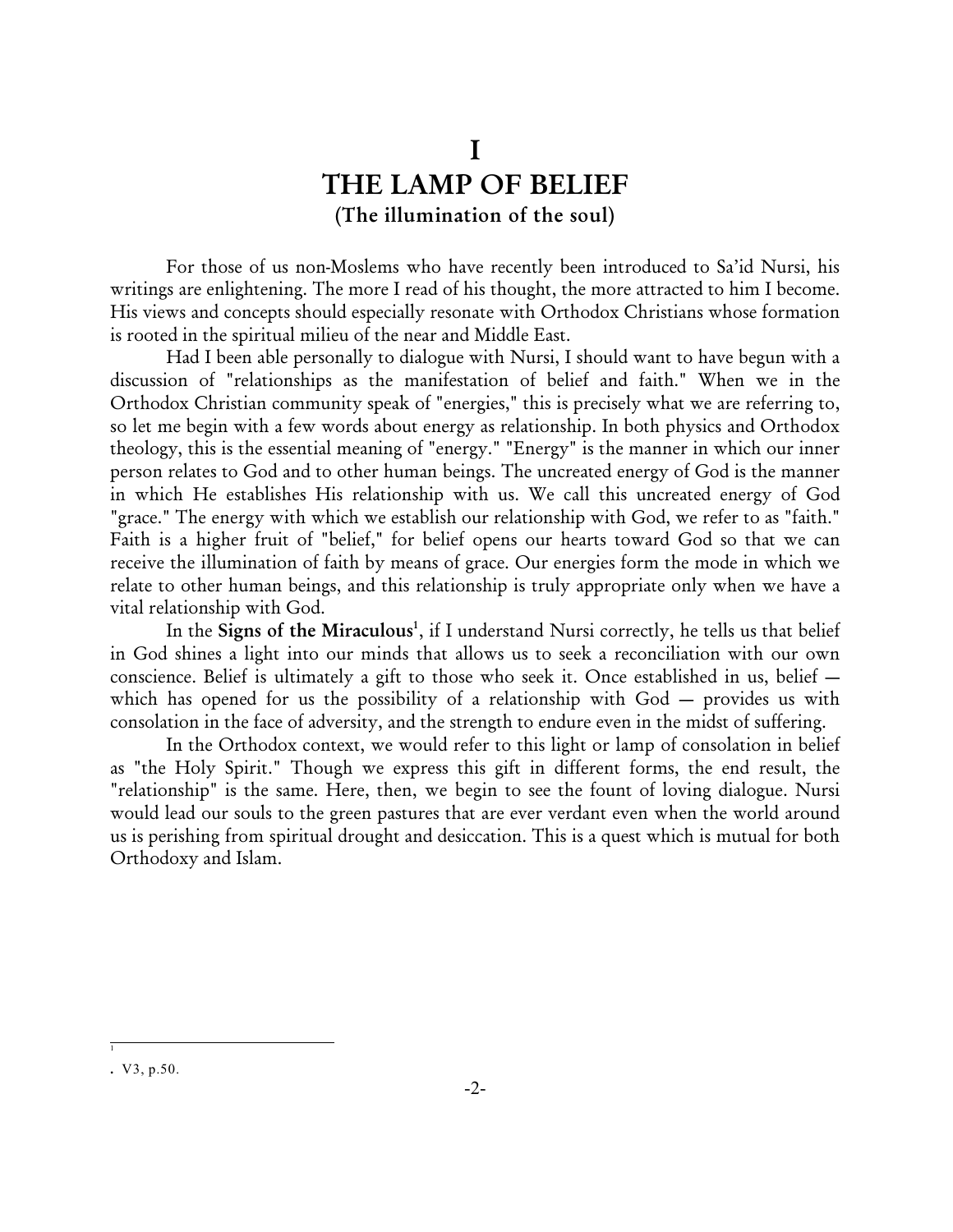## **II.**

# **THE ILLUMINATION OF ÎMÂN/FAITH (Faith rather than religion)**

My first teacher, the late Father John Romanides once said that "religion is a neurobiological illness and Orthodoxy is its cure." He said this with the actual meaning of Orthodoxy in mind — "right belief and proper praise of God." Having read from the writings of Nursi, I suspect that he would have agreed. Experience teaches us that there are many people who are very "religious," but yet have no living faith. They believe "about God," but not "in God." They have a knowledge, but do not have a relationship.

It appears to me that, in his *Letters* and *The Rays*, Nursi has something of the same conclusion. "Faith," he says, "is not gained only through knowledge."<sup>2</sup> Nursi tells us that we must metabolise knowledge in the soul, just as we metabolise food in the body. Each of our faculties must receive this spiritual nourishment in order for Faith to grow up within us.

Any form of religion can be established in the mind through only a minute amount of knowledge. Such religion can be idolatry, animism or any form of superstition, as well as Judaism, Islam or Christianity. That knowledge may never grow enough to lead one away from idolatry or superstition and toward a living Faith in the One True God Who created the heavens and the earth. I understand Nursi to be telling us that "head knowledge" is not fruitful unless it becomes "heart knowledge." So belief in God opens us to a relationship with Him, and by His illumining grace we gain knowledge and must allow it to be spiritual food that nourishes our faculties into a living and vital Faith.

Faith is above religion. We do not seek religion, rather we seek a vital relationship with God, that is manifest within us as the gift of a living Faith. It is upon a solid relationship with God that a proper relationship with humanity can be founded. Belief is a relationship with God, and Faith is a gift of the Illumination of the Divine Light that shines into us because of that relationship.

#### **"God suffices for us." "My grace is sufficient for thee."**

When I hear Nursi assuring us that "God is sufficient for all things," I am reminded of Paul's assurance of God's promise that "my Grace is sufficient for you." It is important to the quality of our lives and to our psychological well-being that we not only remember but also repeat this promise regularly, as Nursi himself does when he speaks in *The Flashes* and *The Rays* of the *Luminous Verse*, "for us God suffices." Here again is a foundation stone upon which we can build our dialogue.

Again the words of this great teacher, bequeathed to us in his magnificent *Risale-i Nur*, resonate deeply with us when he describes the source of man's value. Man's value rests in

2

**<sup>.</sup>** Letter 26, *The Letters*, p. 389.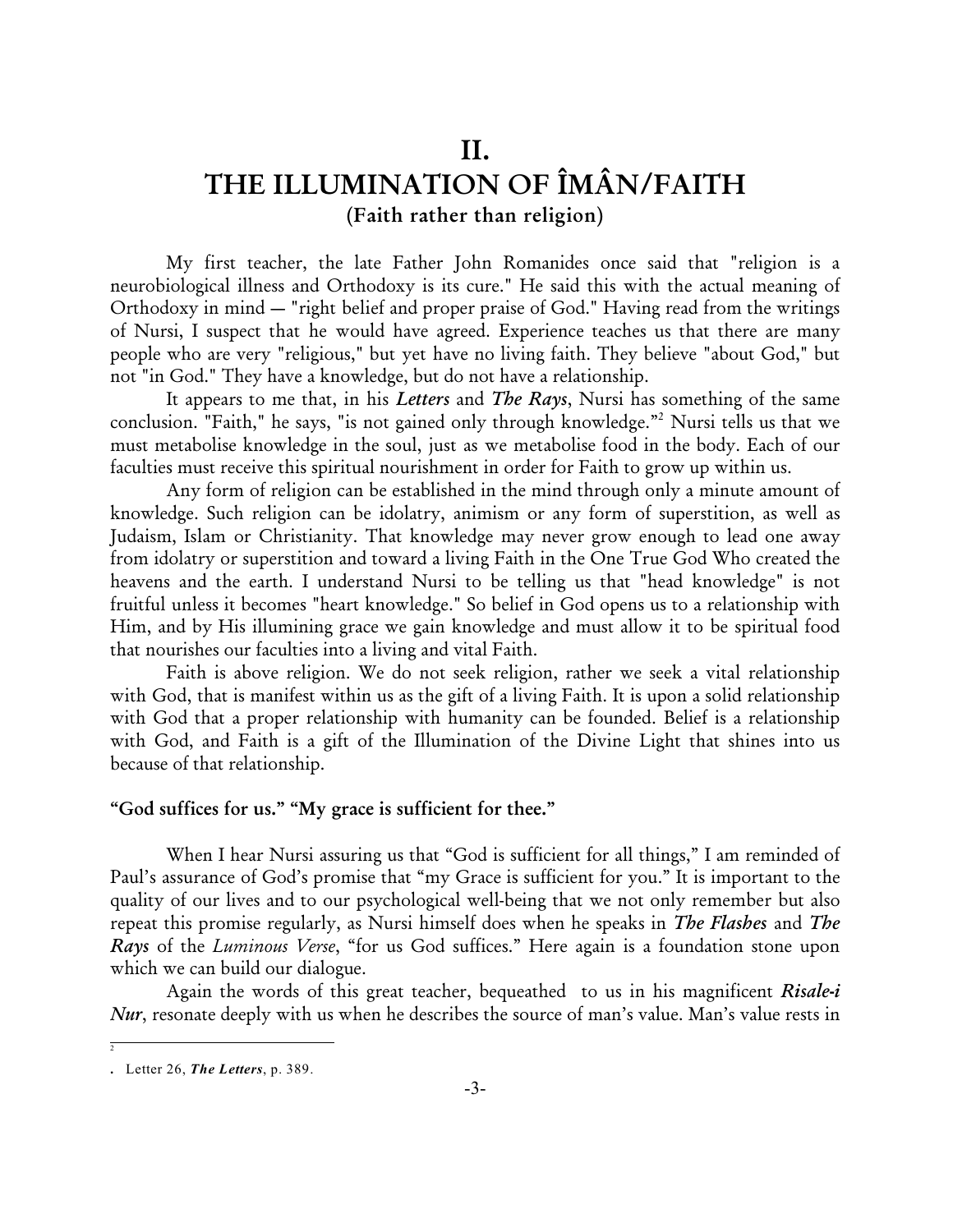the fact that God, the supreme Artisan, made him. We are reminded of the "Prayer of Entry" in the liturgy of the Orthodox Church which proclaims, "have mercy on us O God... for we are all the works of Thy hand and we call upon Thy name." The substance of which we are made is perishable, Nursi says, and has very little intrinsic worth. What God did with this material is what gives it value.

In the same vein, then, true virtue is what man makes with the abilities that God has given to him. God has made us with a desire and an ability to believe, and He has embedded this possibility even in our brains. This gift, given to all mankind, places upon us certain responsibilities. The ability to believe makes it possible for us to have a relationship with God, but this relationship is not equal. We, being in this relationship, are obliged to be obedient to God and to strive for true virtue. We cannot maintain this relationship by doing nothing because we have the obligation to become artisans ourselves and fashion our virtues from the gifts and abilities, and the commandments, that God has given us.

In our dialogue with the teachings of Sa'id Nursi, we must ask each other, "what is virtue and how do we rise to it?" and then, "what are the responsibilities that belief and its illumination place upon us, and how do we rise to them?" The first answer is given by Nursi, "for us God suffices," assuring us that God is sufficient for all things. Indeed, how could we begin to think of seeking true virtue while we live in the midst of a broken and infirm humanity and in a shattered, disunited and violent world? In the midst of grief and sorrow – and not just grief and sorrow about our own sufferings and difficulties, but also a grief over the condition of humanity – where do we find the strength, the comfort and the consolation that we need? "God suffices for us," Nursi reminds us. In the face of all hardships, disappointments, sorrows, and even the ridicule of those who have no understanding, and in the face of our own inner fears, uncertainty and infirmity, God suffices for all things.

In his wisdom, which is born of his own relationship with God, Nursi gives us hope and encouragement with these simple words, "God suffices for us."

#### III

## **MAN AS MICROCOSM**

Crucial to our dialogue is Nursi's idea of man as microcosm. Such a concept places a unique vocation upon man that can be fulfilled only through belief and worship. John of Damascus and other teachers of the Orthodox community have expressed this idea directly. Man is a microcosm of the universe because he is composed of all of its elements. Man alone is both physical, spiritual and intellectual. He has been fashioned by the divine Artisan from the same elements as the rest of the universe, but on man alone did God bestow an intelligent soul. Man was given the desire and ability to know God and have a relationship with him through belief. It would appear that God has intended for those who believe to be a point of unity for all of his creation. If we are such a microcosm, then of all creation we are the most able to worship our Creator. Indeed, we can offer our worship on behalf of all creation.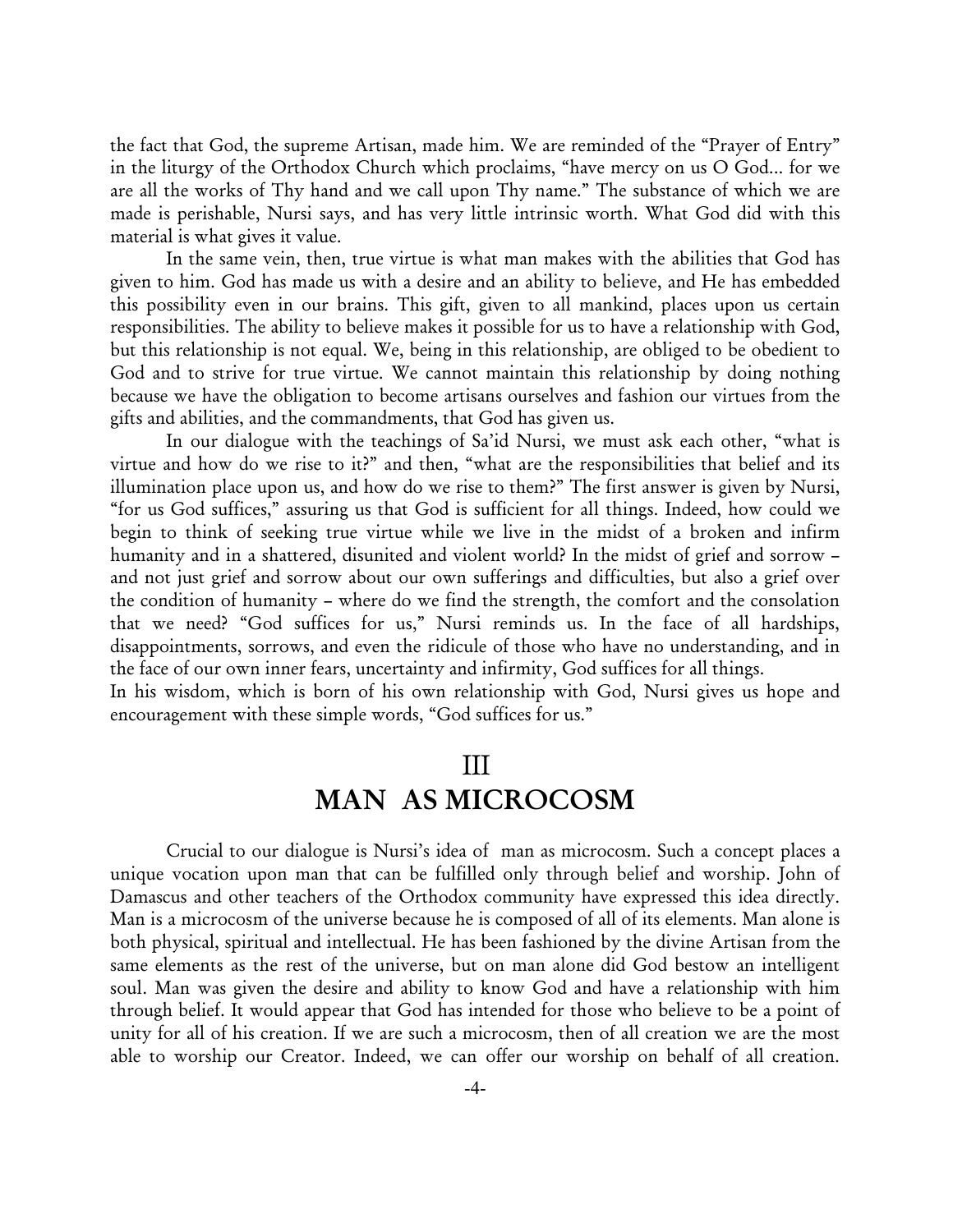Worship of God should not, however, be seen as only those times when we are called to prayer. We are called upon to walk in faith throughout our lives, and this means that our moral lives are also a form of worship. To have a positive regard and care for all that God has created is also a part of our worship of the great Artisan who has created them. If I properly understand this concept in the thought of Sa'id Nursi, then we should clearly have this theme for one of our dialogues with the *Risale-i Nur*. First of all, we can agree together that man is a microcosm, and that this fact calls us to a unique vocation. That vocation involves prayerful and humble efforts to work together for the healing of wounded humanity and the shattered world in which we live and which we know is also the work of God's own hand, as we pray in the Prayer of Entry, "we are all the work of Thy hands, and upon Thy name do we call..." "God is sufficient for us."

### **IV**

## **MAN AS INDIVIDUAL (The individual in society)**

Sa'id Nursi was a profound theologian and faithful to Islam and he has made clear his deep devotion to the Qur'an. While Nursi would doubtless like to see all people become part of the Islamic Ulema, he clearly does not desire to see the individual reduced to only an object in the communal landscape. Nursi has far too much reverence for the artisanship of God not to respect the individual human person.

One of Nursi's students, Fethullah Gulen, has expressed this importance of the individual. It is the individual who must enter into the relationship with God through belief for it cannot be said that one has the illumination of the faith simply by belonging to a community. While Nursi speaks of metabolising knowledge in order to have actual faith, Gulen emphasises that attaching importance to individuals is possible by educating them and as Nevval Sevindi says, "only thus can a person blossom." Nazim Hikmet gives us a lovely metaphor which will, I believe, express the concept which both Nursi and Gulen wish to impart to us with regard to the relationship between the individual and the community. Hikmet says that he desires to "live free and single like a tree and in brotherhood like a forest." One is reminded that in Islamic mysticism the individual is referred to as "Allah's rose of beauty." A forest is not beautiful unless the individual trees in it are beautiful just as a society is not beautiful just because it exists. Societies and communities are the works of man but the individual is the work of God.

Nursi sees the individual as a miraculous work of divine art to whom two roads are open: the way to infinite ascent and the way to infinite descent, as he says in *The Rays*. Paving the road to infinite descent, he indicates hatred, the root of violence. It is only in the recognition of the individual that we can see man's potentialities. In Nursi's *Sunuhat* he says, "man's potentialities and subtle faculties are not limited like those of the animals, and this may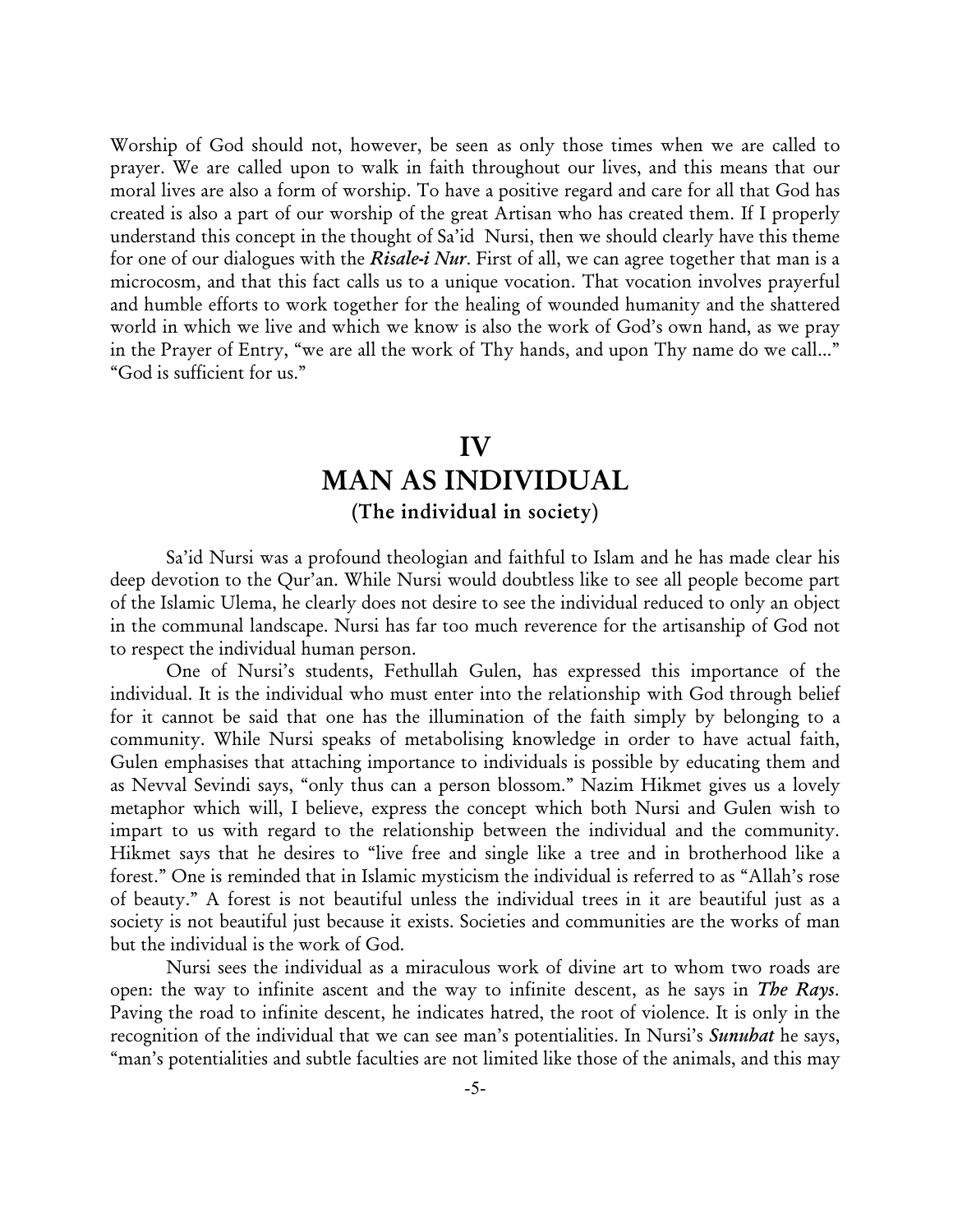lead narcissistic people with inflated, self-loving egos, who exist only for themselves and who act at the behest of their desires and caprices to behave wildly and aggressively."<sup>3</sup> To this, Mustafa Ulusoy correctly adds, "in other words, both constructive, disciplined behaviour and such attributes as compassion and kindness, and [conversely] unlimited destruction may result from man's comprehensive capabilities." Man is such a comprehensive creature that there are few limits to both the good and the evil that he is capable of. Thus we see that the individual is of great importance not only because of the natural freedom that he manifests, but also because every society and every community is composed of individuals who may enhance or undermine that group. The illumination, education and encouragement of each individual to move along the road of ascent is necessary not only in order to fulfil God's work of art, but also for the survival of the group. Like Hikmet's free-living tree in the brotherhood of the forest, while the structure of the forest impacts upon the trees, it is the trees that create the forest. To reverence the individual in the midst of a society requires sincere compassion, since it entails overlooking human weaknessess and being tolerant of differences.

Allow me to express an Orthodox concept of the relationship between the individual and mankind in general. I believe that by doing this we can see yet another avenue for fruitful dialogue between Orthodoxy and the theology and world view of Sa'id Nursi.

#### **An Orthodox Concept of "the Individual."**

In philosophy in general, "essence" is more or less an abstraction while "existence" is more concrete. However, in Orthodox thought we use the term essence in a concrete way. With regard to man, essence signifies what is common to all and subject to the laws of nature, and we refer to this essence as "the human nature." All human beings belong to this one single nature of mankind, and this demonstrates the unity in which God created us. If man had only this common human nature and nothing else, then he could not be an individual, nor could he have personal responsibility, and he could not develop, through belief and faith, his vital relationship with God. Clearly then, we will not be able to adequately express the difference between the general essence of man and particular being of an individual person without introducing the ontological category of *hypostasis*. There could be no freedom without *self*. There must be a personhood capable of self-determination, for only in this way can we distinguish a free action from a mechanical reaction. We denote this personhood as *hypostasis,* and this expression is used to indicate the particular essence of the individual person as opposed to the general essence of humanity — the "human nature."

We are human because we are of that human nature. If the human nature was not single, that is, if there was not but one nature of all mankind which all humanity has in common and is shared by all, then we would have to understand human nature, not as an actual essence, but as an abstract concept. Not only would this have no existential dimension,

<sup>&</sup>lt;sup>3</sup>. Nursi on hatred as the root of violence, in Spiritual Dimensions of Bediuzzaman Said Nursi's Risale-i Nur. (Ed. Ibrahim M. Abu-Rabi) (State University of New York Press, 2008) p.193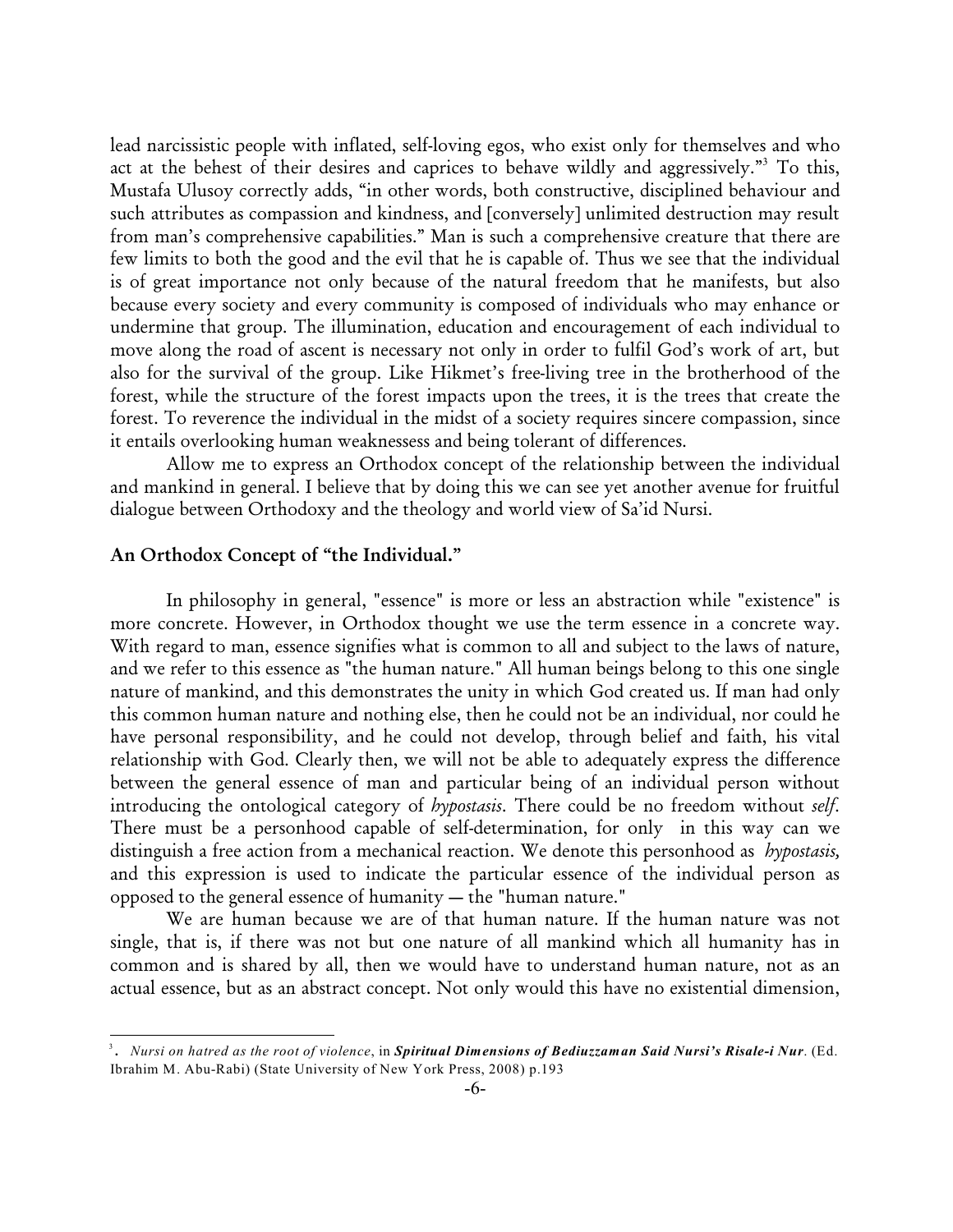but it could not provide any basis for conceiving that God created a single humanity and not the human individual as an isolated entity.

Nevertheless, let us, for the moment, create an apparent contradiction. If we speak of the "essence of humanity" as an abstraction in which the individual has no personal freedom, no authentic, independent personhood, we would still have an abstract idea with no existential content. We therefore can speak of essence only in the context of what is truly common in man, not what one becomes or forms from his own qualities. It is *hypostasis* that relates to what I might become and includes my personal differentiation and particularity. Our *hypostasis* signifies our freedom from nature or essence and our ability to rise above it through the illumination of faith and the Grace of God. From an Orthodox Christian point of view, this approach states that we come to know God in relation to our own being, our own awareness of our existence in the universe. It also signifies our God-given ability to pursue a moral mode of life in a genuine relationship with God. Seen in this light, one could suggest that the stuff (my intelligence, my will, my substance) out of which I make my personal self must arise from my being as an individual. Following this concept, what I will become is my personal being, how I will become that relates to my energies. My "*Energy*" is what I do with the "stuff" out of which I make my essential self.

I cannot move on without stipulating that the meaning of the "fallen nature" is essentially a proclivity to habitually misuse our energies. It is not some pan-human substratum or "entity" which has become totally depraved or evil. Man should have fulfilled a vocation as a unifying element in nature, for he is not only its crown, but the microcosm of creation, possessing within himself both its spiritual and physical dimensions. This vocation could only have been fulfilled through unselfish love and the absence of egoism. This would have constituted a proper use of man's energies. The fall really constitutes this proclivity to habitually misuse our energies, not the loss of them. If we had lost our *hypostasis*, our "personhood," and energies, if we were bound by a universal nature or essence subject to the laws of nature and had this only, then we might be bound irrevocably to the whole with little personal freedom. We might be bound to instinctive or automatic behaviour, even while our intellect carried our social structures forward. Since, as I have explained, we also have that particular essence which we call *hypostasis*, we also have moral freedom and a free will to act in ways which contradict or even oppose the common human nature or essence. We have the capacity of belief, faith and real spiritual ascent.

This is another matter about which I would have desired to dialogue with Nursi.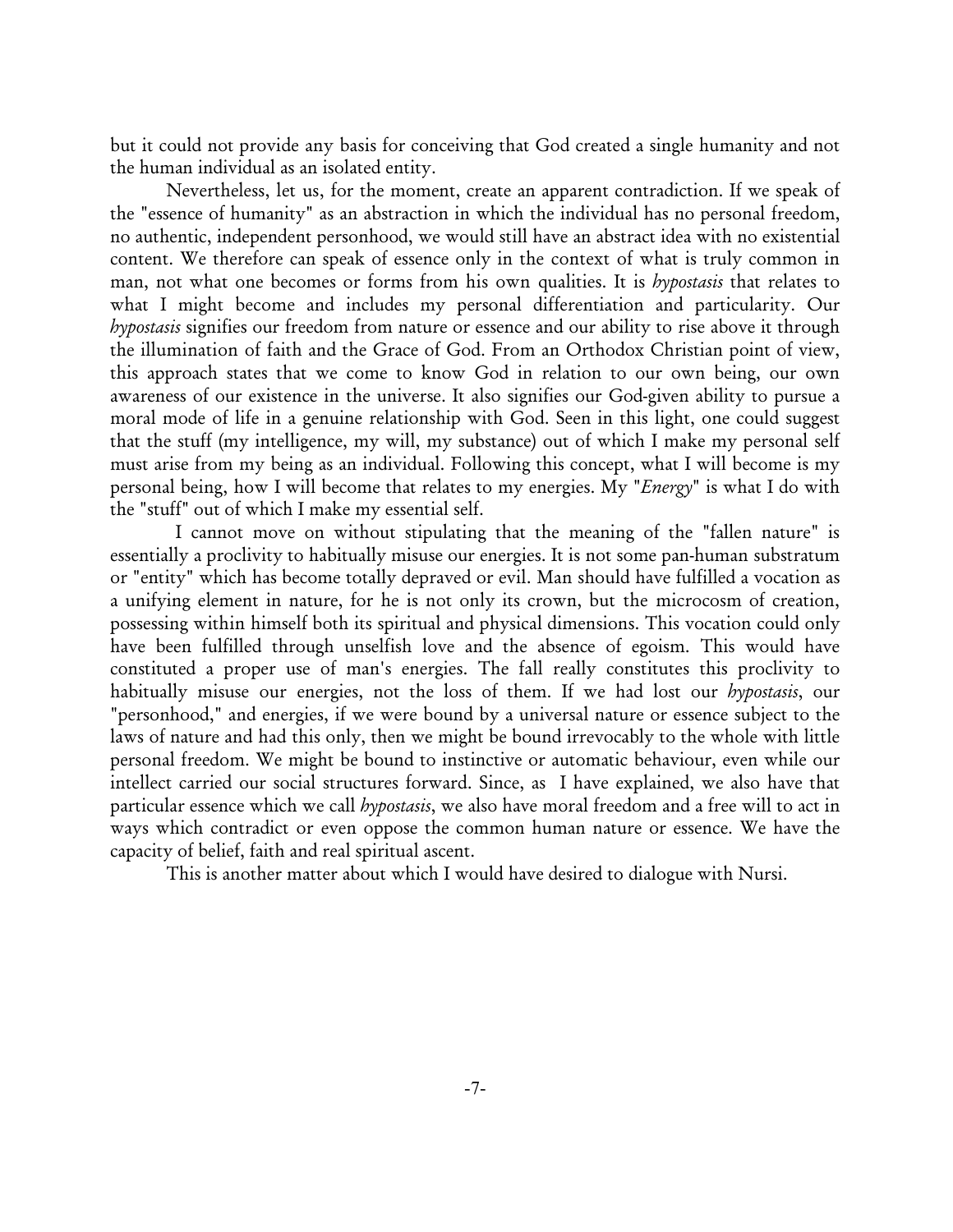# **V MAN AS FREE MORAL BEING**

## *If there was no [free] will, there could be no accountability (Sa'id Nursi)*. 4

Sa'id Nursi certainly believed that man had the exercise of free will, at least in spiritual matters. I am not certain, but from as much as I have read of the thought of Bediuzzaman Sa'id Nursi, it would seem that he was well aware of those things that might limit the exercise of our free will. Having been in prison more than once, Nursi would also certainly have been aware of the inner freedom that one can have even while being deprived of his physical freedom. One is also inclined to think that Nursi had the wisdom and intensity of spirit to learn, grow and develop while in prison, and perhaps also to gain in compassion from his experiences.

The great Russian existentialist author Fyodor Dostoevsky was in prison in Siberia when he came to fully believe in God and turn toward the Orthodox Christian faith. He had been deprived of all worldly freedom both political and personal. He had not, however, been denied that free will which is in the very nature of mankind. Someone might assert, with reasonable cause, that our free will is crippled by the fallen condition of our nature, but no one can refute the fact that we do have free will. Dostoevsky came to believe precisely because he saw clear evidence of the essential goodness of humanity under the most dire and dehumanizing of circumstances.

When I speak of freedom to choose, I am not talking about political freedom or the spiritual freedom of *apathea*, nor am I speaking of the "glorious freedom of God's children" that Apostle Paul speaks of to the Romans. All these things are attained to by the faithful who, in the illumination of sincere belief, cooperate with divine grace and struggle toward them. I really am speaking about maintaining an inner freedom which allows us to exercise our free will in making essential choices to be for or against God, to honour moral values or reject them. Such decisions to exercise our free will take place within, in the depths of our being. It is possible to compromise such freedom, but we cannot claim not to have free will, no matter how we choose to exercise it.

The purposeful exercise of our inner moral freedom may be curtailed by all kinds of forces, the hypothalamus being chief among them, followed by temptations of Satan. Even our educational system can curtail the proper exercise of this freedom by confusing us about right and wrong, good and evil. The media certainly confuse the activity of our moral freedom by obfuscating the atmosphere in which free will decisions are taken. We advocate being aware of these things and having some idea what to do to free ourselves from certain influences to a level that we can exercise our free will to the greatest degree possible.

**<sup>.</sup>** First Point, Fifth Ray in *The Rays*. <sup>4</sup>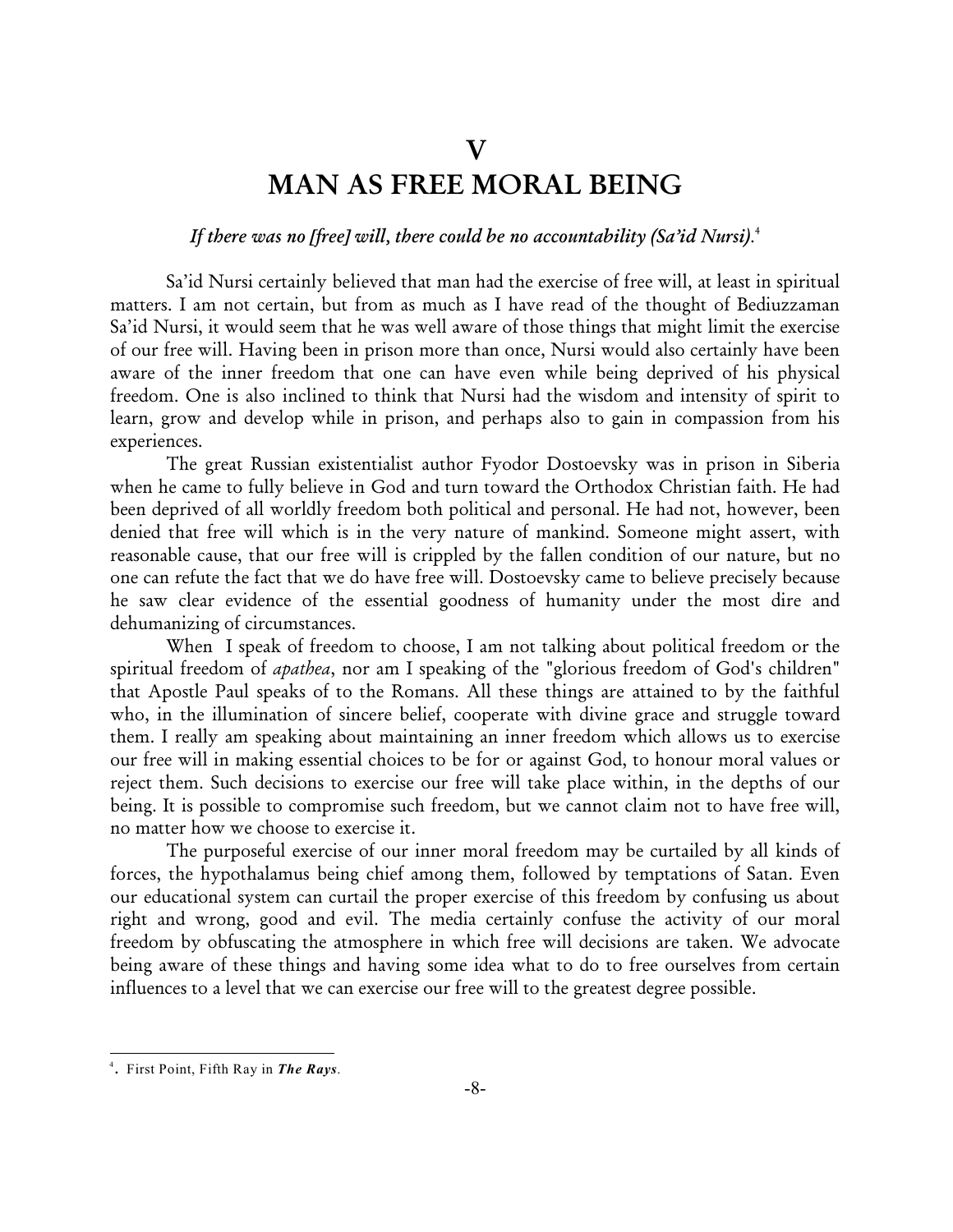In the absence of political freedom, people have maintained an inner freedom, within themselves by becoming insulated in their souls from the forces which coerced their outward actions. These people have had freedom to exercise free will in a way that people who were overcome in spirit by these forces have not had.

Freedom which is not impinged by authorities who force upon one at least external compliance with a value system or religion is desirable, but even with external social or peer pressure, freely coming into accord with faith in the Living God is possible. It is a matter of the conscience, the "spiritual heart of man" rather than of an outward compliance hiding an inner indifference or even rejection.

As there can be no responsibility without freedom, so there also can be no authentic faith without freedom. We can believe *in* something in some passive or indifferent way but we cannot have a saving faith without making a free decision to have a committed belief and faith in God. A little later, I will assert that love without commitment is a lie; now I assert that faith without commitment is a delusion.

The catastrophe of "state religions" is sufficient to inform us that religion, faith and belief can be mere cultural affectations. Even without an official state religion, religion can become a cultural affectation.

Like authentic morality, faith cannot be coerced or forced. External compliance can be compelled, but there is no benefit without a full accord of the heart with the faith. Having a religion forced upon you or being compelled to fulfil its outward obligations is ultimately more conducive to indifference than to a sincere, heartfelt accord—a living, vital faith which leads to inner transformation of the heart.

It is really a denial of human free will to attempt to make people observe a given religion by means of coercion, force, fear, compulsion, all of which may obtain an outward conformity, but an inward resentment and rejection. It cannot produce actual faith, it cannot make one actually believe. Faith is a matter of an orientation of the soul, not a concord with a collection of "facts" or an exercise of external behaviour.

#### **Morality and Freedom:**

I am going to assert that *true morality consists in how well we care for one another, not what sort of behaviour we impose on one another*.

Correct behaviour can be demanded and enforced by law or strong social pressure. I might even go so far as to say that *external moral behaviour* can be enforced or coerced, but morality itself cannot. I agree with Ortega that the very existence of a state naturally curtails aspects of our freedom because the state of necessity enforces whatever concepts of behaviour are necessary for its survival, or more particularly, whatever concepts are to the best advantage of the most powerful classes in a given state. 5

**<sup>.</sup>** Jose Ortega y Gassett, *Concord and Liberty*. (The Norton Library, N.Y., 1963. Tr. Helene Weyl) pp.33-38. <sup>5</sup>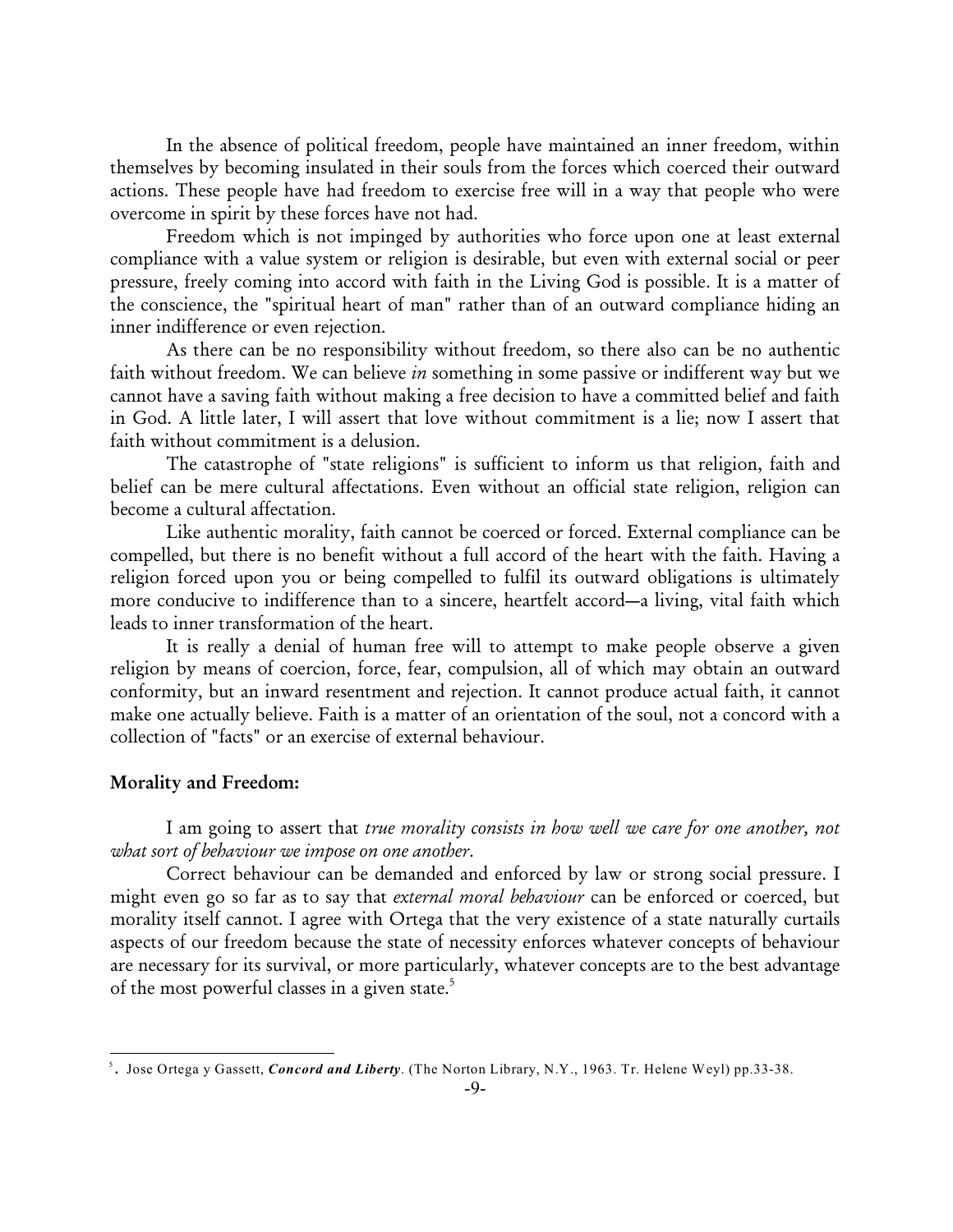Let me specify that I am speaking of the authentic morality which is part of our struggle for salvation, for the state of dispassion and internal purification, not a legalistic code of morality or collective "herd" behaviour. Moralism and "herd behaviour" can, in fact, be the result of psychiatric disorders. Legalistic moral codes have more to do with the self-interested preservation of a given social order than with the transformation of the human heart. And this is the crux of our issue.

From an Orthodox point of view, authentic morality is a matter of the transformation of the inner person.

One does not attain the transformation of the heart and conscience without conscious, willing effort in cooperation with divine grace. No power will force or coerce this inner transformation of a person alienated from the glory of God into a truly moral human being, regenerated by means of such a struggle. This profound inner moral struggle must be undertaken as a free will decision to enter into cooperation (*synergism)* with the the will of God, and to struggle, even at the cost of an ineffable spiritual suffering, to end one's alienation, one's exile from Paradise. Without subjective freedom, one cannot accomplish this, one cannot even consent to begin it. This struggle is an ontological necessity for us because Adam initiated the human proclivity for alienation or separation from God and from Paradise.

Yet, how can one desire to return to a homeland that he does not love? How could one endure such an effort to return to the household of a master that he does not love? How could one undertake the journey of such an often painful struggle to return to the embrace of a cruel spouse, unloving and unloved? Fear might send an abused wife back to the clutches of an abusing husband, but it could never sustain such a free moral struggle.

The struggle for true morality can be motivated only by love and undertaken only by a choice of free alternatives.

Let me add that no matter how much one might assert that he is in complete accord with the communal moral code, his accord is, first of all, a result of a subjective choice, and secondly, it is not complete. In the privacy of his own mind, in his own self-consciousness, he applies his own concepts of meaning, his own feelings and emotions to his understanding of that code. There will be differences, subtle and large with the understanding applied by others, unless one is a mere object in the communal landscape, a mental automaton incapable of any independent thought or emotions. If that is the case, he can never truly aspire to be an authentic moral human being.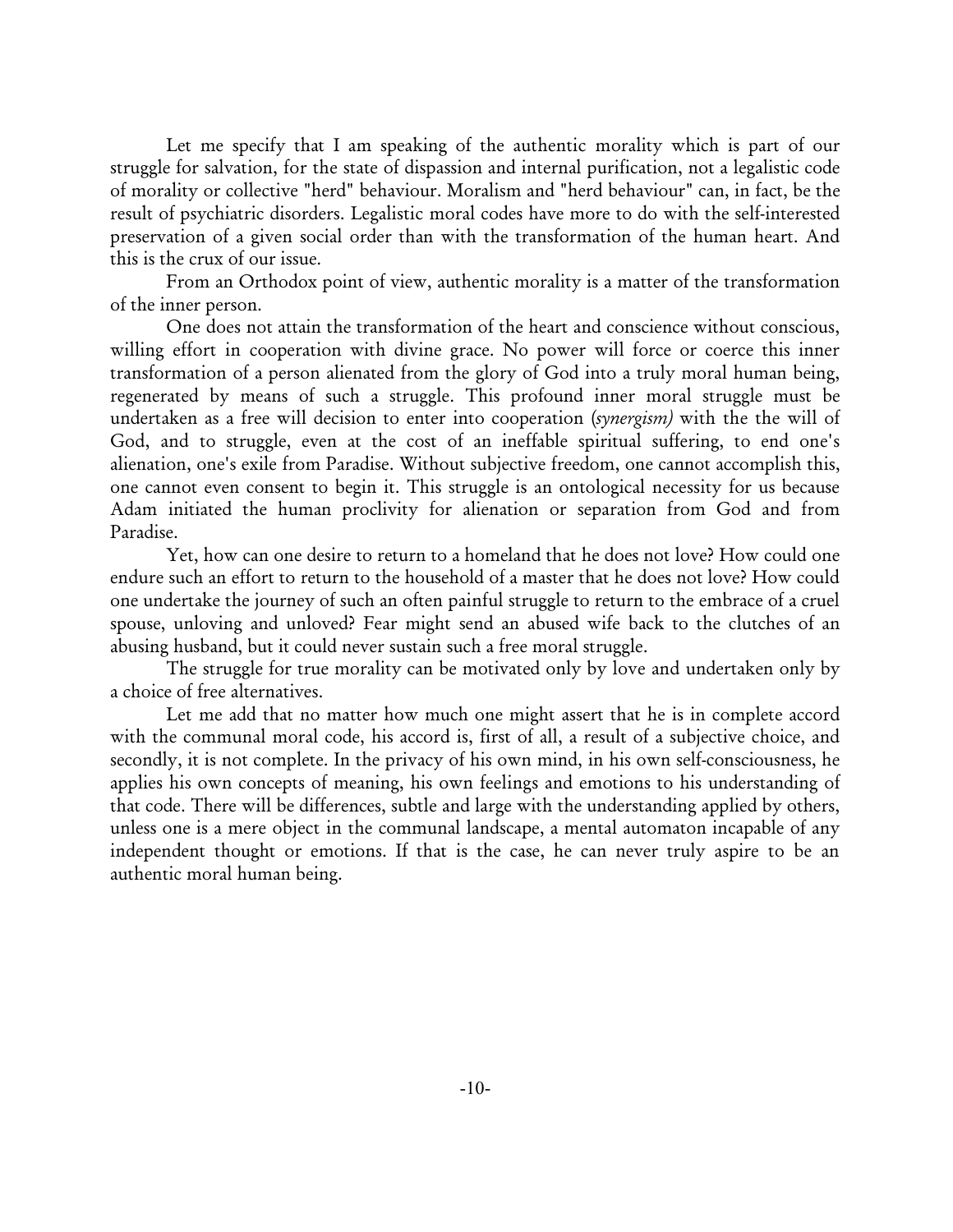## **VI**

## **COMPASSION AS OUR VOCATION (Belief and our vital relationship with the Living God as the source of our vocation to compassion**)

"Have mercy on us, O God, have mercy on us, for at a loss for any plea, we call unto thee, O God have mercy on us." (Prayers of Entry).

We hope for the mercy of God, and we depend upon his compassion. How then could we not understand that we ourselves must be merciful and learn compassion from God himself? In the 26<sup>th</sup> Flash, 14<sup>th</sup> Hope, Nursi suggests to us that through the "consciousness of belief" we come to understand that we are a manifestation of the Living One, the Creator Himself . If this is true then it must also be clear that we must learn how to be manifestations of His mercy and compassion. If we fail to do this, should we not understand that we have *not* been illumined by the consciousness of belief?

From an Orthodox perspective, we believe that the will of the most merciful God is that all mankind should be turned to repentance and live. If we are created as manifestations of the Existent One then should this not also be our desire? Should we not also be concerned with trying to give birth to belief within those who have not come into a relationship with God?

Our belief in the Living God must surely compel us to contemplate prayerfully and seek the best ways that we can successfully help guide people toward life-giving belief. It is not possible to force people to believe through fear or compulsion. Fear and compulsion can make people pretend to believe but it cannot make their hearts believe. In truth, we have seen how fear and compulsion can actually people lead away from God and even make them hate Him. Fear might bring about an external correct behaviour, but it cannot transform the human heart. Fear most often leads to hatred and violence, it cannot heal, it cannot establish a relationship between God and man. When we help someone establish a relationship with God through the illumination of belief, then a saving fear develops. This saving fear is a fear of losing that relationship, and therefore losing our humanity and passing into non-existence. Only when one is aware of the joy and the consolation of a relationship with God the most merciful, can one understand true humanity and fear to lose it and become a friend of Satan who must suffer from him for all eternity.

True compassion must, then, flow from our belief which has opened for us the door to our relationship with the most merciful God. There can be no greater compassionate act then desiring that all should come to believe, be illumined by that belief, and come into a lifegiving relationship with the God of compassion Himself. But compassion goes far beyond this. Compassion causes us to be aware of our own failings and both mental and physical acts of unrighteousness; and through this awareness we learn to be compassionate toward the